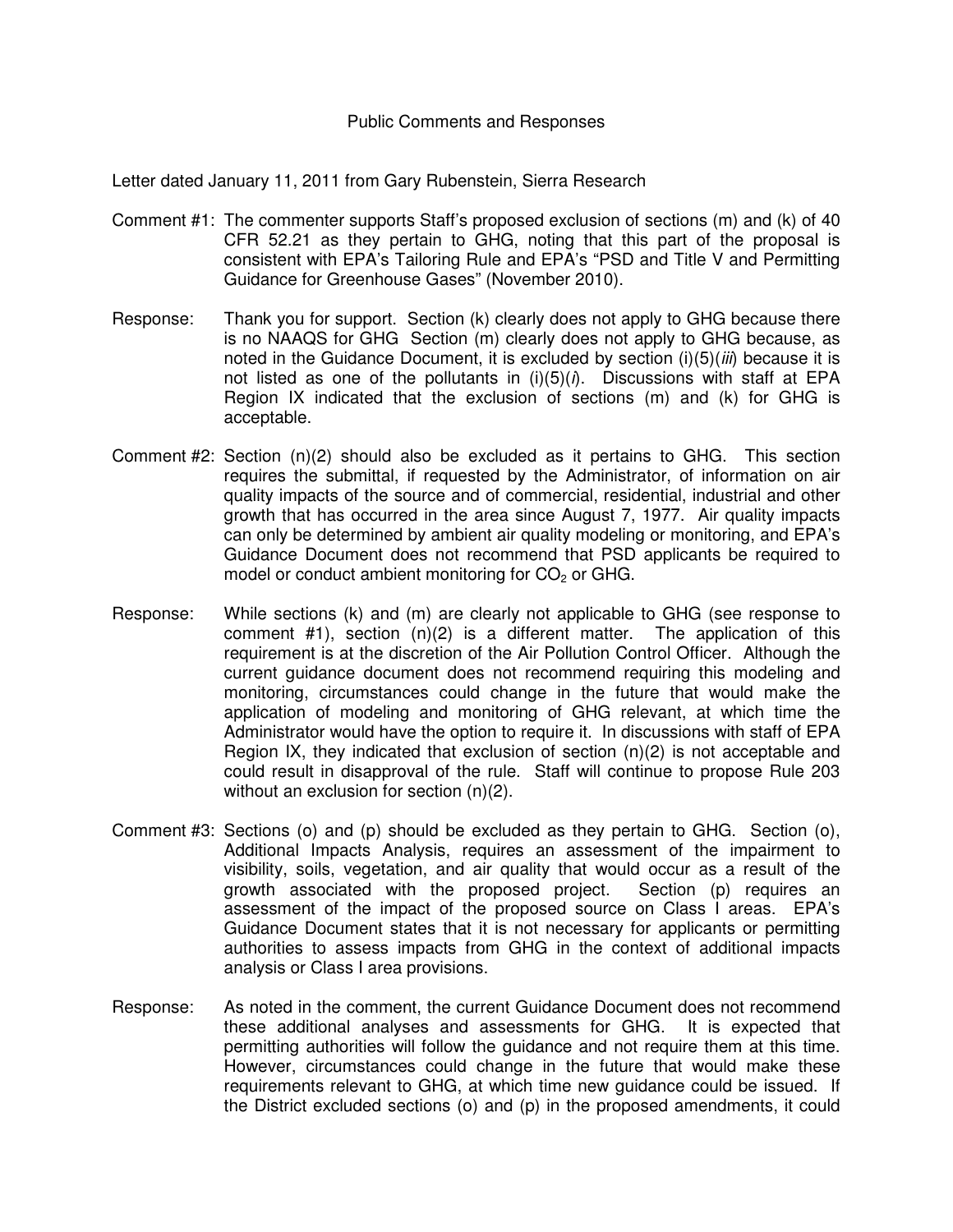result in a requirement to amend Rule 203 in the future to incorporate these sections as they pertain to GHG. In discussions with staff of EPA Region IX, they indicated that exclusion of sections (o) and (p) is not acceptable and could result in disapproval of the rule. Staff will continue to propose Rule 203 without exclusions for sections (o) and (p).

The comment letter begins on the following page.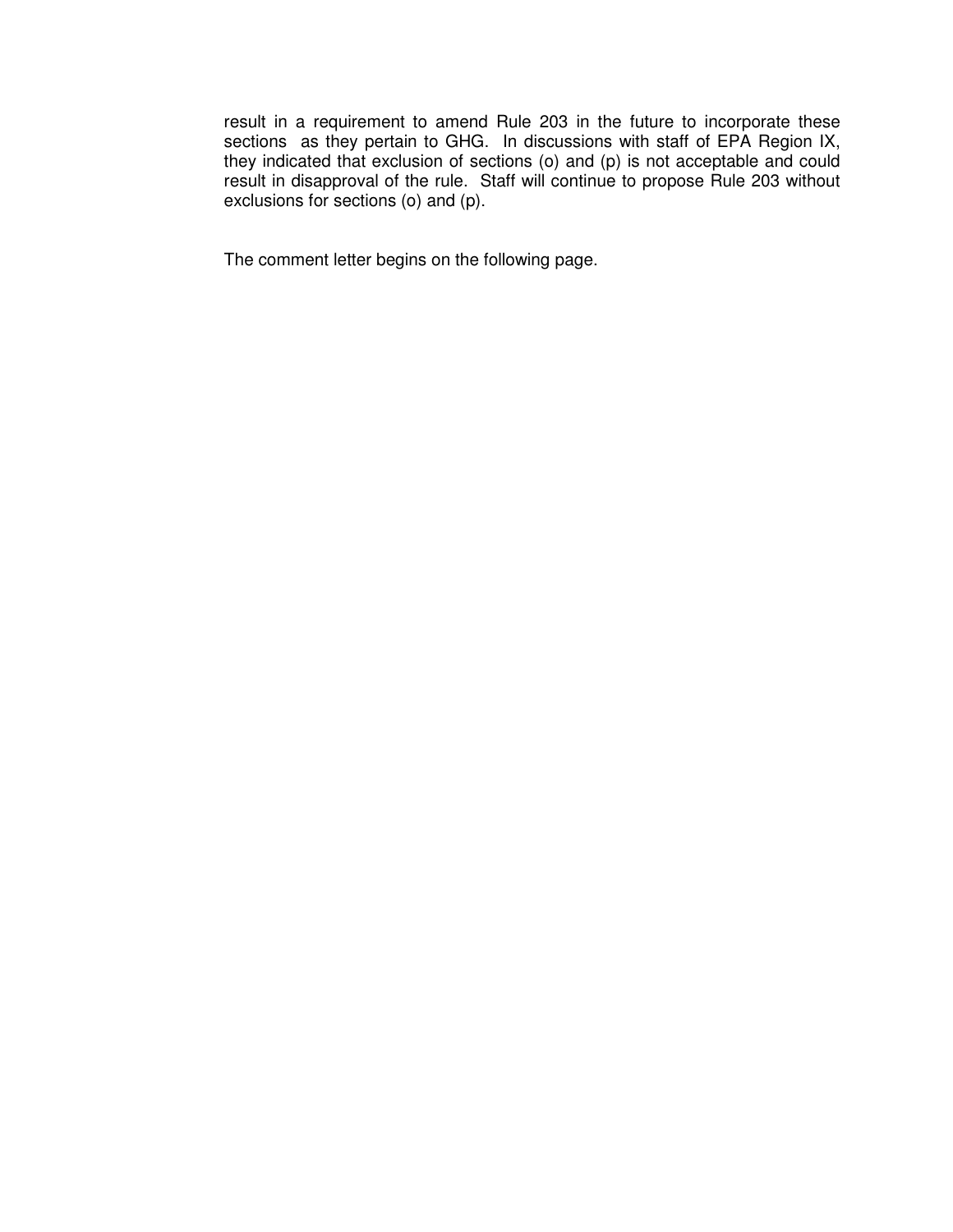

January 11, 2011

Sacramento Metropolitan AQMD 777 12th Street, 3rd Floor Sacramento, CA 95814 Attn: Marc Cooley

Subject: Comments on Proposed Amendments to Rule 203 - Prevention of **Significant Deterioration** 



Thank you for the opportunity to comment on the District's proposed amendments to Rule 203, Prevention of Significant Deterioration. We are aware of the very short time provided by EPA in its State Implementation Plan (SIP) call for the District to amend the New Source Review rule to incorporate Prevention of Significant Deterioration (PSD) review for greenhouse gases (GHGs), and we believe the District has done an outstanding job of developing the proposed amendments. However, we urge the District to take the time needed to fully consider all public comments and other issues related to implementing the PSD program and not to be rushed into adoption to meet an unreasonably stringent timetable. We note that the United States Court of Appeals for the D.C. Circuit recently stayed the effectiveness of the Federal Implementation Plan (FIP) PSD rule promulgated by EPA for the state of Texas. The FIP rule was adopted by EPA because of Texas' failure to comply with the SIP call by the date specified in the SIP call. Texas appealed the FIP rule on the basis that EPA failed to give the state sufficient time to respond. While the stay "is to give the court sufficient opportunity to consider the merits of the emergency motion ... and should not be construed in any way as a ruling on the merits of that motion" (Order, No. 10-1425, Dec. 30, 2010), the court's issuance of the stay indicates that there is significant doubt about whether EPA can force states to meet its extremely short timetable. The Court has set forth an aggressive schedule for filings in this case (EPA must file its response to Texas' motion by 10 am EST on January 6; Texas must file its response by 4 pm EST on January 7), so a decision on the merits may be issued before the District's scheduled January  $27<sup>th</sup>$  hearing on the proposed amendments.

If the District does, in fact, intend to proceed with adoption of this rule, we want to express our support for the District's proposed exclusion of GHGs from the requirements of 40 CFR 52.21 subsections (k) and  $(m)$ . We note that the District's proposed exclusion is consistent with EPA written policy as expressed in EPA's GHG Tailoring Rule (75 FR 31513, June 3, 2010) and in the November 2010 guidance document titled "PSD and Title V Permitting Guidance for Greenhouse Gases," and we agree with these EPA policy statements that the requirements of these sections are not logically applicable to GHG.



1801 J Street Sacramento CA 95811 Tel: (916) 444-6666 Fax: (916) 444-8373

Ann Arbor MI Tel: (734) 761-6666 Fax: (734) 761-6755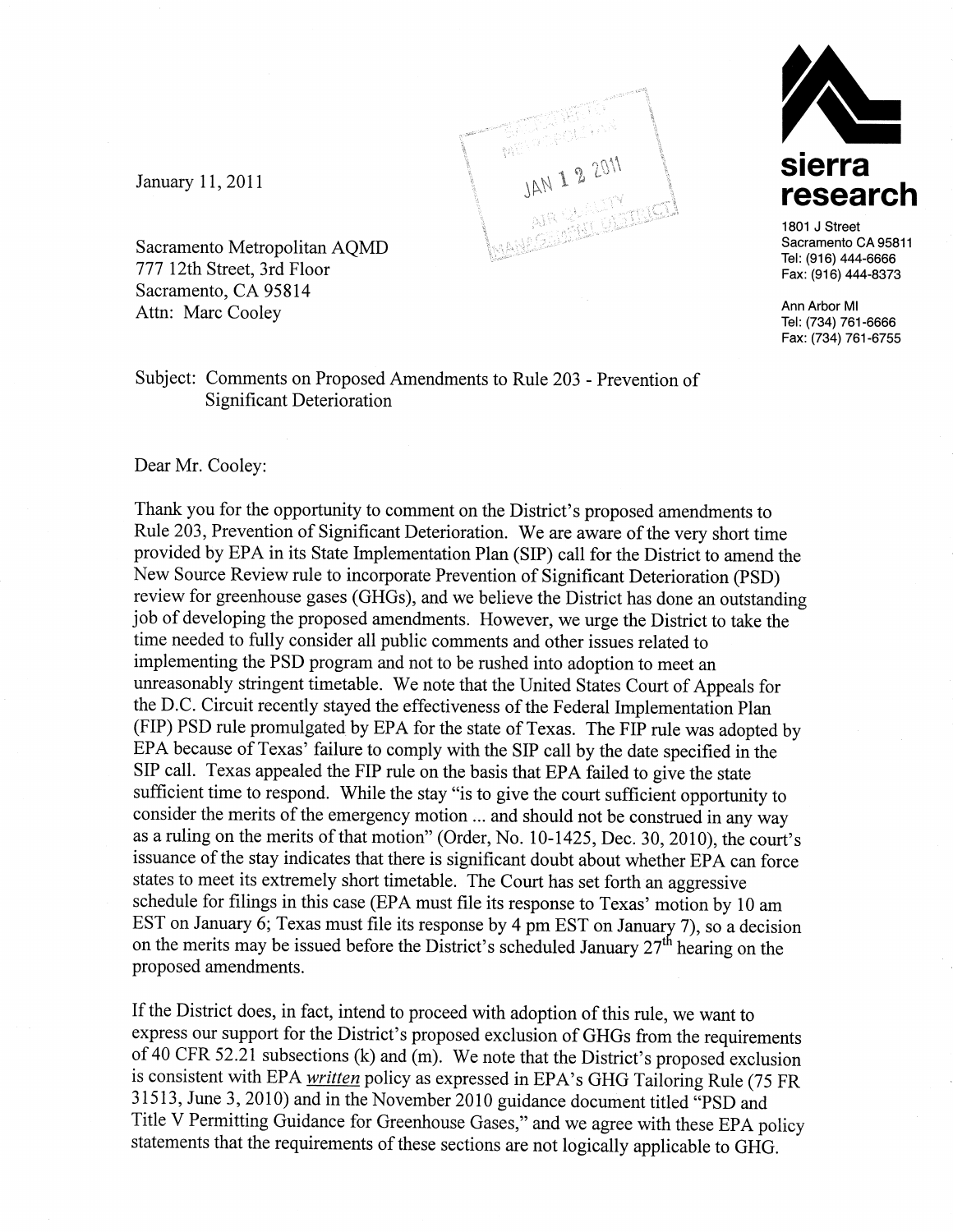Finally, we recommend that the District also exclude 40 CFR 52.21 subsections (n)(2), (o) and (p) for purposes of GHG, consistent with the same EPA guidance cited above. This recommendation and consistency with EPA guidance are discussed further below.

Requirements of 40 CFR 52.21 Subsections (k),  $(m)$ ,  $(n)(2)$ ,  $(o)$  and  $(p)$  and Applicability to GHGs

In a discussion of general requirements for PSD in the Preamble to the Tailoring Rule, EPA discussed the applicability of the ambient air quality and additional impacts assessment requirements of 40 CFR 52.21 Subsections (k),  $(m)$ ,  $(n)(2)$ ,  $(o)$  and  $(p)$  to GHG emissions and unambiguously stated that these requirements would not apply for GHGs:

In addition to performing BACT, the source [to which PSD applies] must analyze impacts on ambient air quality to assure that no violation of any NAAQS or PSD increments will result, and must analyze impacts on soil, vegetation, and visibility. In addition, sources or modifications that would impact Class I areas (e.g., national parks) may be subject to additional requirements to protect air quality related values (AQRVs) that have been identified for such areas. Under PSD, if a source's proposed project may impact a Class I area, the Federal Land Manager is notified and is responsible for evaluating a source's projected impact on the AQRVs and recommending either approval or disapproval of the source's permit application based on anticipated impacts. There are currently no NAAOS or PSD increments established for GHGs, and therefore these PSD requirements would not apply for GHGs, even when PSD is triggered for GHGs. [p. 31520, emphasis added]

EPA expanded on the inapplicability of these analyses in its November 2010 guidance document and reiterated that modeling, monitoring, additional impacts analysis and Class I area provisions of the PSD regulations are not appropriate or necessary for GHGs:

Since there are no NAAQS or PSD increments for GHGs, the requirements in sections  $52.21(k)$  and  $51.166(k)$  of EPA's regulations to demonstrate that a source does not cause or contribute to a violation of the NAAQS is not applicable to GHGs. Thus, we do not recommend that PSD applicants be required to model or conduct ambient monitoring for CO2 or GHGs...EPA does not consider it necessary for applicants to gather monitoring data to assess ambient air quality for GHGs under section 52.21(m)(1)(ii), section 51.166(m)(1)(ii), or similar provisions that may be contained in state rules based on EPA's rules. GHGs do not affect "ambient air quality" in the sense that EPA intended when these parts of EPA's rules were initially drafted. Considering the nature of GHG emissions and their global impacts, EPA does not believe it is practical or appropriate to expect permitting authorities to collect monitoring data for purpose of assessing ambient air impacts of GHGs.

Furthermore, consistent with EPA's statement in the Tailoring Rule, EPA believes it is not necessary for applicants or permitting authorities to assess impacts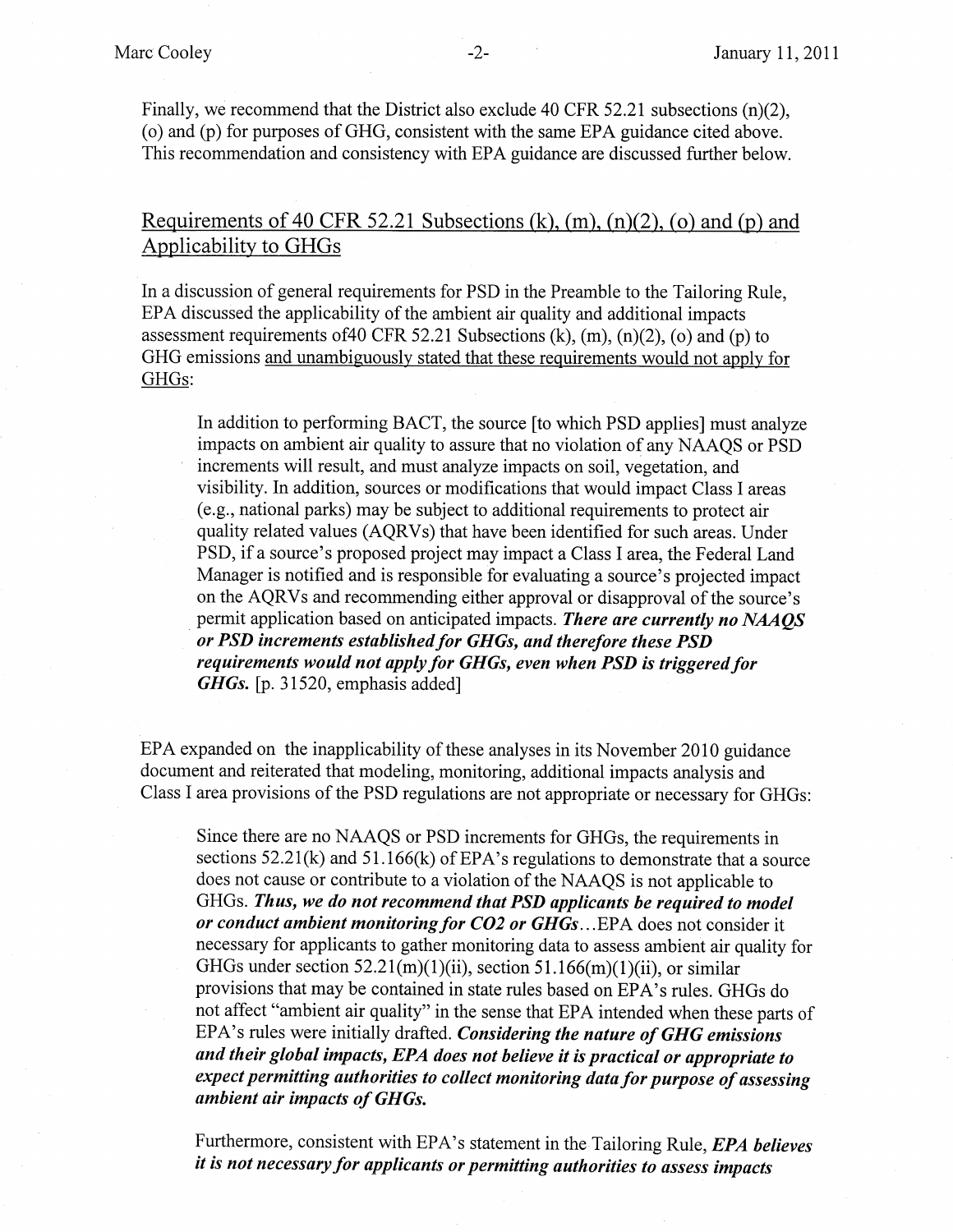from GHGs in the context of the additional impacts analysis or Class I area provisions of the PSD regulations for the following policy reasons. Although it is clear that GHG emissions contribute to global warming and other climate changes that result in impacts on the environment, including impacts on Class I areas and soils and vegetation due to the global scope of the problem, climate change modeling and evaluations of risks and impacts of GHG emissions is typically conducted for changes in emissions orders of magnitude larger than the emissions from individual projects that might be analyzed in PSD permit reviews. Quantifying the exact impacts attributable to a specific GHG source obtaining a permit in specific places and points would not be possible with current climate *change modeling.* Given these considerations, GHG emissions would serve as the more appropriate and credible proxy for assessing the impact of a given facility. Thus, EPA believes that the most practical way to address the considerations reflected in the Class I area and additional impacts analysis is to focus on reducing GHG emissions to the maximum extent. In light of these analytical challenges, compliance with the BACT analysis is the best technique that can be employed at present to satisfy the additional impacts analysis and Class I area requirements of the rules related to GHGs. [pp. 48-49, emphasis added]

Subsection (k) requires the preparation of a *source impact analysis* to demonstrate that emissions from a new or modified source will not cause or contribute to the violation of (1) any national ambient air quality standard; or (2) any maximum allowable increase over the baseline concentration. EPA's November 2010 guidance clearly states, "Since there are no NAAQS or PSD increments for GHGs, the requirements in sections 52.21(k) and  $51.166(k)$  of EPA's regulations to demonstrate that a source does not cause or contribute to a violation of the NAAQS is not applicable to GHGs." Therefore, SMAQMD's proposal to exclude this subsection for GHGs is explicitly supported by EPA's November 2010 GHG guidance.

Subsection (m) requires pre- and/or post-construction ambient air quality monitoring to establish existing air quality in areas that would be affected or to determine the effect of emissions on air quality from a new or modified source. EPA's November 2010 GHG guidance states, "EPA does not consider it necessary for applicants to gather monitoring data to assess ambient air quality for GHGs under section  $52.21(m)(1)(ii)$ , section  $51.166(m)(1)(ii)$ , or similar provisions that may be contained in state rules based on EPA's rules. GHGs do not affect "ambient air quality" in the sense that EPA intended when these parts of EPA's rules were initially drafted." This guidance explicitly supports SMAQMD's proposal to exclude subsection (m) from applicability to GHGs.

Subsection  $(n)(2)$  requires the submittal, if requested by the Administrator, of information on air quality impacts of the source and of commercial, residential, industrial and other growth that has occurred in the area since August 7, 1977. Air quality impacts can only be determined by ambient air quality modeling or monitoring, and EPA's November 2010 guidance indicates that neither is appropriate for GHG: "...we do not recommend that PSD applicants be required to model or conduct ambient monitoring for CO2 or **GHGs.**" Consistent with this guidance, the requirements of subsection  $(n)(2)$  should not be applicable to GHGs.